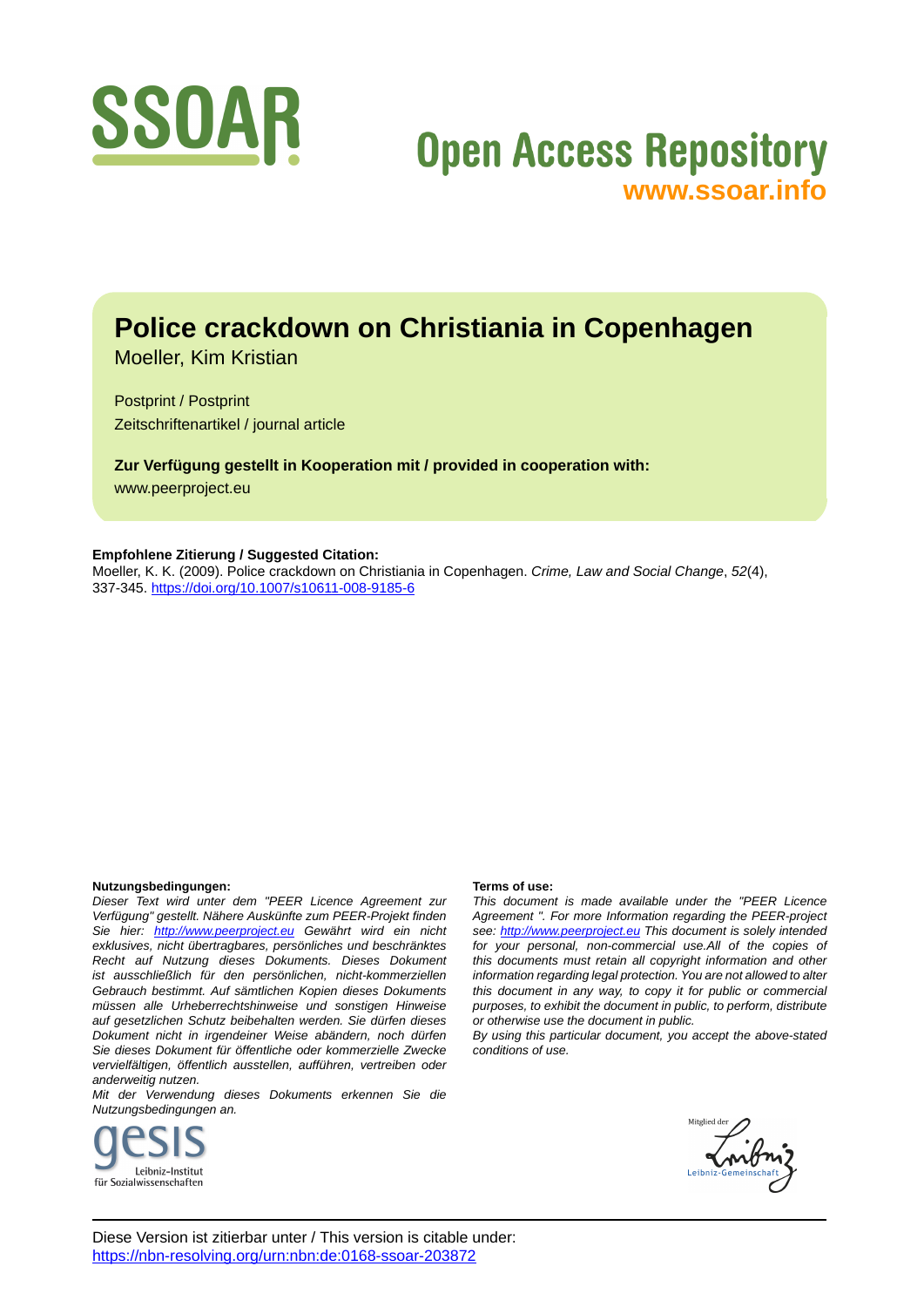### Police crackdown on Christiania in Copenhagen

#### Kim Kristian Moeller

Published online: 14 January 2009  $\circledcirc$  Springer Science + Business Media B.V. 2009

Abstract A recent change in Danish cannabis control policy has had significant implications for the structure of the retail-level cannabis market in Copenhagen. A process of restructuring following an crackdown on 'Pusher Street' has involved at least four people getting shot and killed in what police describe as struggles for market shares. Combating the retail cannabis market was a top three priority for the Copenhagen police. The shift in policy started in 2004 when possession for personal use was uppenalized, from a discriminatory warning to an obligatory fine of 70 euros which was quadrupled in 2007. The law was immediately followed by an extensive police crackdown on Christiania's open retail-market. Christiania has had a cannabis market for 32 years. As cannabis use rates rose throughout the '90's the market flourished. On a given day it's estimated turnover was around 20 k, about twothirds of the total market in Copenhagen. On the 16th of May 2004 police raided 'Pusher Street' and arrested 60 dealers and their helpers along with 20 people accused of forming an organized lookout corps. After the initial raid police implemented a zero-tolerance zone in the area and targeted users in a deterrent effort issuing a total of 4834 fines in a year. Maintaining the zero tolerance zone has so far involved 12 big confrontations with the inhabitants of Christiania. 114 police officers have been injured and 29 formal complaints of police conduct have been lodged with the State Attorney. Following the crackdown the cannabis market adapted by dispersing and applying new methods for retail dealing.

#### Police crackdown on Christiania in Copenhagen

Since the first drug laws addressing cannabis were passed in 1965, Denmark has followed a policy best described as passive criminalisation. Although possession and sale of cannabis is illegal, the police have been authoritatively<sup>1</sup> instructed to focus on kingpins and hard drugs. This drug control strategy has allowed a cannabis market to

K. K. Moeller (*\**) University of Aarhus, Aarhus, Denmark e-mail: km@crf.au.dk

<sup>&</sup>lt;sup>1</sup>The State Attorney issued 'cirkular letters' that authoritatively point out how certain laws are to be upheld in daily practice: nr. 144 of 15.7.1969, 15.9.1969 and 16.8.1971 and 16.8.1971 and 30.11.1972.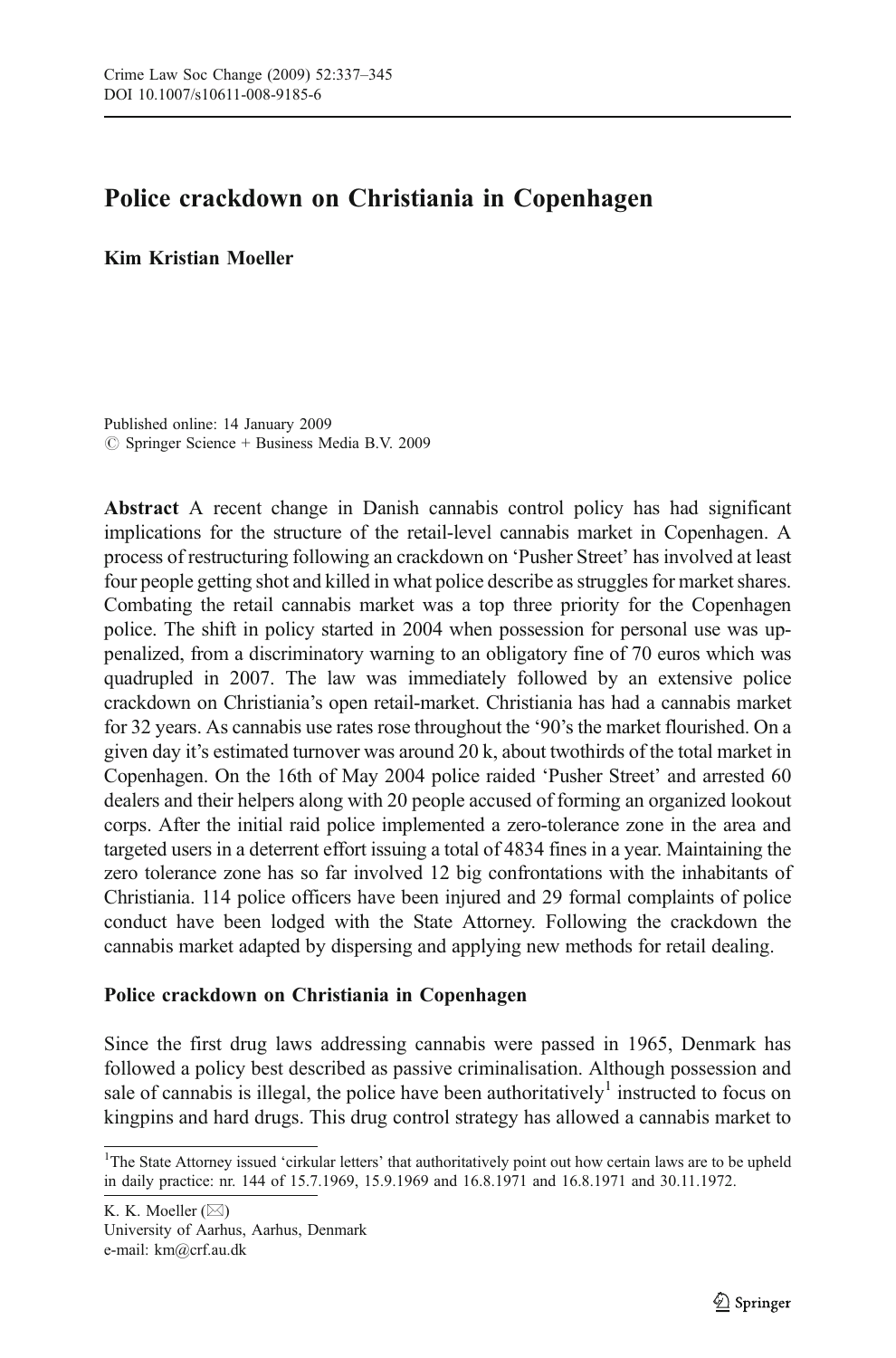operate openly for 32 years within Christiania, a neighbourhood in Copenhagen. In 2004, a police crackdown was implemented due to a change in cannabis policy.

#### What is Christiania?

Christiania is a 34 ha area of Copenhagen that was squatted in 1971. At the time, it consisted of abandoned army barracks, which houses 888 inhabitants today. A Supreme Court ruling of 1976 called for the immediate eviction of these squatters; but, the ruling was never enforced as the Danish parliament passed a special law that allowed the area to exist as a "social experiment".<sup>2</sup>

Later on, the Law of Christiania<sup>3</sup> from 1989 addressed the recurring problem of flagrant cannabis dealing on Pusher Street in Christiania. Around this time, Pusher Street's turnover was estimated<sup>4</sup> at 40 million euros annually.<sup>5</sup> This made Christiania: "The constant cause of anxiety in Nordic cannabis policy". <sup>6</sup> It served as a distribution point between continental Europe and the Scandinavian markets, provoking outspoken resentment from our Nordic neighbours.<sup>7</sup>

Within the local community, the cannabis market in Christiania has functioned as an accepted and integral part. During police interventions, it has even been physically defended by locals and sympathisers. Since the market has been operating for such a long time, a set of explicit "conduct norms" have evolved. These norms prohibit the selling of other drugs than cannabis and selling cannabis to minors.

Moreover, Christiania has gained notoriety and is currently Denmark's second biggest tourist attraction. This popularity made the market very visible, quite organised and decidedly profitable. Its prosperity flourished from the amount of "intangible criminal capital"<sup>9</sup> that such a unique setting supported, allowing for smooth business operations and low externalities.

In 2003, police estimated that about two-thirds of the total retail-sale of cannabis in Copenhagen took place in Christiania, at a value of about 85 million euros annually. On any given day it is estimated that no less than 20  $k^{10}$  were sold. This sale was primarily retail, although it is widely acknowledged that the area served as a

 $^{2}$  Krarup ([\[9](#page-8-0)], p. 3)

<sup>&</sup>lt;sup>3</sup> Law no. 399 of June 7. 1989. The law primarily addressed issues concerning building codes but also included provisions on illegal bars, tax evasion and payment for electricity and water.

<sup>&</sup>lt;sup>4</sup> This and other estimates of market value are highly uncertain. They are police estimates and are never published with any kind of explanation as to how they were calculated. First, it is extremely difficult to pinpoint this value [[22\]](#page-9-0) and secondly the police have an inherent interest in exaggerating the figures [[1\]](#page-8-0). They are used in the article because they are the only available figures and they can be compared in order to describe a trend.

 $<sup>5</sup>$  Jæger et al ([\[5\]](#page-8-0), p. 84)</sup>

 $6$  Jepsen ([\[4](#page-8-0)], p. 4)

 $<sup>7</sup>$  Storgaard [\[21\]](#page-9-0)</sup>

<sup>8</sup> Similar to the "BluntGen" subcultural norms described in MacCoun, Kilmer and Reuter ([\[15](#page-9-0)], p.77)

 $^{9}$  Kleiman ([\[7](#page-8-0)], p. 127)

<sup>10</sup> Københavns Politi Virksomhedsberetning ([\[10](#page-8-0)], p. 81)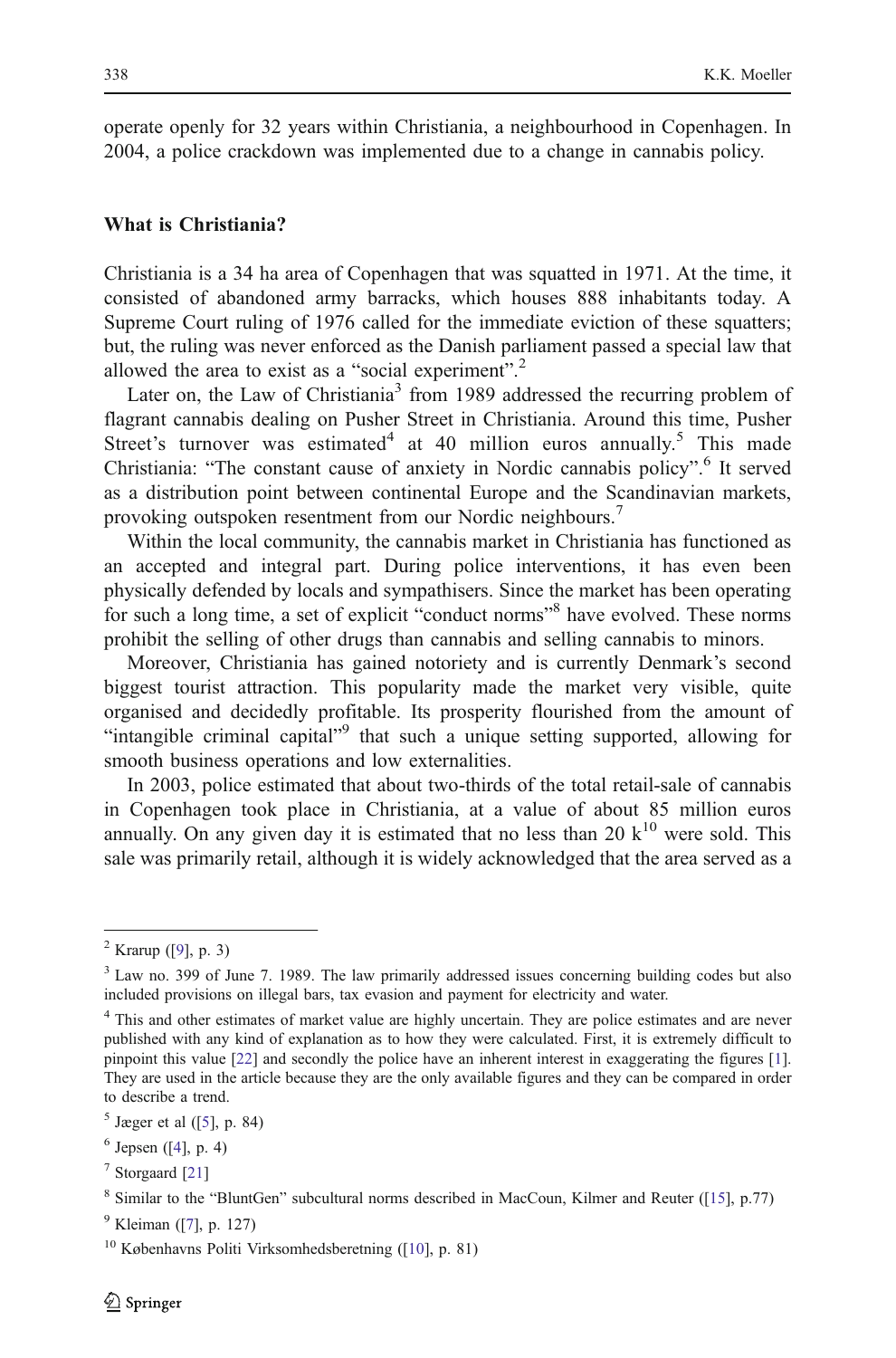transit distribution central with ties to the rest of Scandinavia. Denmark's geographic location as a southern border to the rest of Europe was instrumental.<sup>11</sup>

#### Window of opportunity

In 2001, a new government with a tough on crime agenda was elected. Two years later, they announced their intent to close down the market in Christiania as part of an action plan dubbed, "The Fight against Drugs, 2003". This crackdown was concurrently connected to an ongoing effort to close down a series of hash-clubs selling cannabis around Copenhagen and a so-called "normalisation"<sup>12</sup> of the Christiania area.

In 2004, a law<sup>13</sup> was passed to specifically address the problem of retail cannabis dealing. It introduced two significant changes in regard to daily law enforcement practices. First, it increased the penalty for the possession of cannabis for personal use,<sup>14</sup> from a discriminatory warning to an obligatory fine of 70 euros, which was quadrupled in 2007.<sup>15</sup> Secondly, it installed harsher punishments for the sale of cannabis. It is explicitly stated in the law that the expected cost of enforcing these changes would be equivalent to occupying five prison cells annually.

Moreover, the crackdown's demand for increased penalty action for possession violations lead to the infusion of police measures not previously permitted, such as body searches and restrictions in movement in specific geographical areas. Also, it adheres to the Administration of Justice Act, in that more severe penalties for dealing cannabis allow the police to confiscate money suspected of coming from drug sales. This supplements law nr. 436 against organised crime<sup>16</sup> of 2003, which introduces reversed burden of proof regarding asset forfeiture in cases of serious drug crimes. In other words, these measures resulted in a dramatic increase in the severity of punishment for selling cannabis, as well as, a landslide in the severity of the means employed by the state to punish perpetrators.

#### Police intervention

The crackdown on the retail cannabis market is officially ranked as a top three priority of the Copenhagen police force, alongside anti-terrorist security measures and problems with disenfranchised youth. The main objective is to disrupt the

 $11$  Laursen ([\[14](#page-8-0)], p.40).

<sup>&</sup>lt;sup>12</sup> Refers to instatement of regular police patrolling, privatisation of the housing market, building inspections and an end to flagrant drug dealing. Kampen mod narko—handlingsplan mod narkotikamisbrug, Regeringen [[19](#page-9-0)].

<sup>13</sup> Law nr. 445 of February 26, 2004: Lov om ændring af lov om euforiserende stoffer og straffuldbyrdelsesloven, Skærpet indsats mod narko mv. (Stricter Effort Against Drugs).

 $14$  Defined as amounts of 10 grams of hashish or less. State Attorney Announcement nr. 6, 2006.

<sup>15</sup> Law nr. 201 of March 28, 2007: Lov om ændring ad lov om euforiserende stoffer, straffeloven, lov om fuldbyrdelse af straf m.v. og retsplejeloven. (Increased fines for offenses against the law on euphoria inducing substances).

<sup>&</sup>lt;sup>16</sup> Law nr. 436 of June 10. 2003: Bekæmpelse af rockerkriminalitet og anden organiseret kriminalitet. (Fighting biker gangs and other organized crime).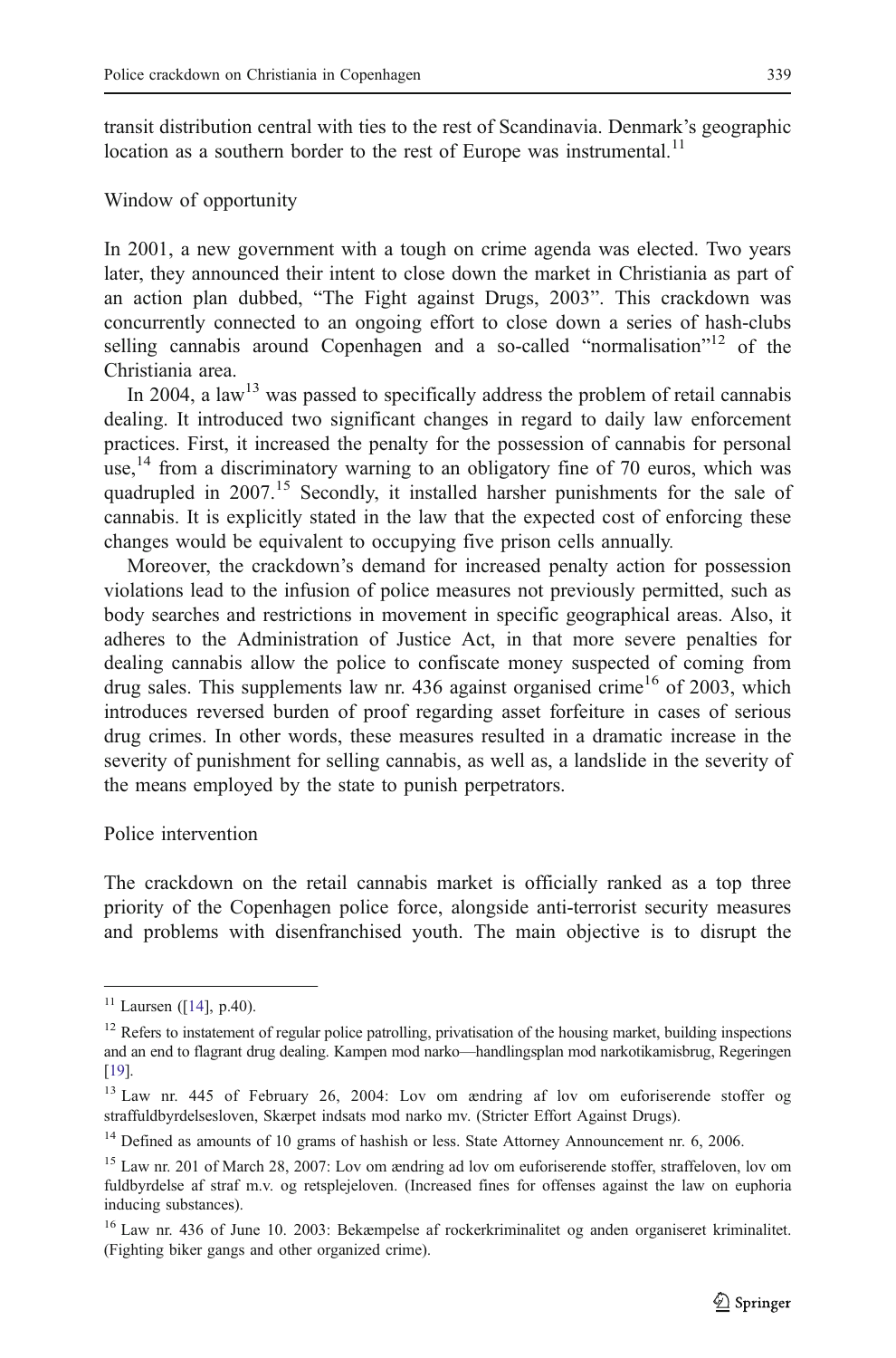market through the incapacitation of dealers, followed by targeting users in an attempt to increase the "full price"<sup>17</sup> of buying cannabis. Hereby, inexperienced users would be deterred altogether.

The initial crackdown was named Phase-1, and carried out by specially trained police officers in full riot gear on April 16, 2004. On the first day of Phase-1, approximately 37 makeshift dealing-booths were torn down<sup>18</sup> and 60 dealers and their helpers were arrested along with 20 people accused of forming an organised lookout corps.<sup>19</sup>

Prior to the crackdown, police had used surveillance techniques of the booths and specific dealers for three quarters of a year. Coincidentally, this formed the basis to estimate the total amount of cannabis sold daily, hence the 20 k. All in all, 33 people wound up with prison sentences averaging 15 months. The longest sentence for a dealer was two and a half years and the lookouts received sentences of a year and a half to two and a half years incarceration, 34 years in total. The relative severity of the sentences for the lookout corps was due to the organised nature of their work. The lookouts received a weekly payment somewhere between 350 and 900 euros, depending on their organisational responsibilities, but independent of the actual amount being sold. In total, 75 years of prison was metered out and "several millions"<sup>20</sup> "kroner"<sup>21</sup> in cash was confiscated. The following year, police targeted buyers in the area by issuing 4834 fines for possession of a total of 471 k.<sup>22</sup>

Currently, the strategy is to have a police presence in the area to enforce a zero tolerance zone and maintain public order and peace. Even though the police are reluctant to estimate the amount of man-hours required for this effort, they reported having 20–30 officers on duty daily in 2005.

#### Effects and market reactions

Generally speaking, the retail-market for cannabis in Copenhagen essentially consists of two sets of actors representing two types of markets. First, is the market in Christiania with ties to outlaw biker gangs. Second, is the remaining various street-level markets and hash-clubs around Copenhagen, generally thought to be managed by ethnic minority gangs.

The following analysis of effects and market reactions is based on assumptions about the "economic logic of drug markets"<sup>23</sup> and their "temporal dynamics".<sup>24</sup>

<sup>&</sup>lt;sup>17</sup> Full price: "includes the dollar price, time spent shopping for drugs. Risks of being robbed or otherwise victimized in this illegal markets, threats of toxic adulterants, and the possibility of being arrested and punished for drug possession." Rasmussen and Benson ([[17\]](#page-9-0), p.71–2).

<sup>&</sup>lt;sup>18</sup> On January 4. 2004 the pushers actually tore down the booths themselves in an effort to avoid the police crackdown. In the following months the booths were slowly rebuild. The end result from temporarily tearing down the booths was that the police surveillance cameras were able to film a larger part of Pusher Street than before. Københavns Politi Generelrapport Christiania [\[11](#page-8-0)].

<sup>&</sup>lt;sup>19</sup> Cour and Hansen [[12\]](#page-8-0).

<sup>20</sup> Københavns Politi Virksomhedsberetning ([\[10](#page-8-0)], p.79–81).

<sup>&</sup>lt;sup>21</sup> Danish monetary standard, approximately one-seventh of an euro.

<sup>22</sup> Compared to 173 seizures, totalling 626 kilos, the year before.

 $23$  Kleiman ([\[8](#page-8-0)], p.8).

<sup>&</sup>lt;sup>24</sup> MacCoun, Kilmer and Reuter ([[15\]](#page-9-0), p.76) with reference to Goldstein [[2\]](#page-8-0).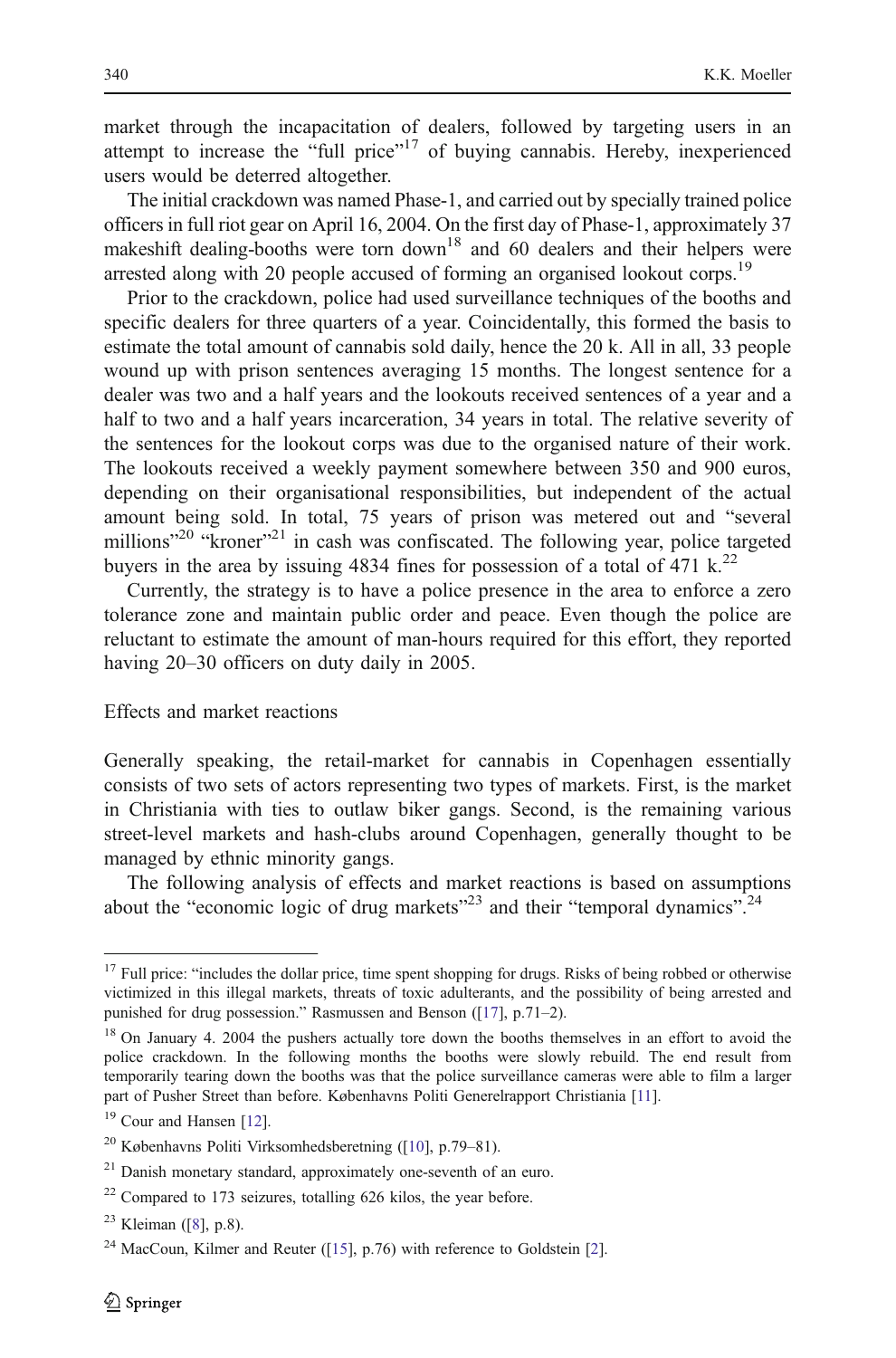#### Replacement, dispersion and adaptation

The most significant immediate effect of the Phase-1 crackdown was the successful reduction of the daily sales and the replacement of dealers. Police estimate the current level of transactions at 10 to 20% of that prior to the crackdown and riot gear is no longer necessary for police patrolling in the area of Christiania.

Police report a  $25\%$  percent price increase<sup>25</sup> in Christiania, while social workers in the greater Copenhagen area report of prices equivalent to those prior to the crackdown. Consequently, social workers and police report of new marketing methods involving the sale of drugs now taking place from taxis and in the vicinity of schools, sometimes with assistance from minors.<sup>26</sup>

The current profit rates, per dealer, can be assumed to be lower, but wider circles of actors are involved yielding higher visibility in many parts of Copenhagen. These new actors are widely recruited among disenfranchised $\hat{z}^7$  young second generation immigrants.

While prior conditions on Pusher Street provoked police and politicians, the current situation is one of uncertainty. Nobody knows the consequences of young cannabis buyers having to search out new dealers. A series of events following the crackdown on Pusher Street suggest that these new dealers are not going to be restricted by the conduct norms established in Christiania in regards to keeping cannabis separate from other drugs.<sup>28</sup>

#### Systemic violence

The cannabis market in Copenhagen has not been known for its associated systemic violence.<sup>29</sup> While there is no reason to doubt that some extent of internal systemic violence occurred during the establishment and maintenance of the hierarchy involved in allocating the rights to sell from the most profitably placed dealing booths, it is hitherto unheard of for it to spill over and endanger the general public.

As early as 2003, police warned politicians and the public that a struggle between two groups of actors over the cannabis market in Copenhagen was impending.<sup>30</sup> Tragically, this struggle broke out in the aftermath of the crackdown. Since then, there have been several examples of turf wars and other violent altercations associated with access to the lucrative retail market.

In 2005, there were two registered episodes of shootings with automatic weapons within two days in Christiania, with one person killed and another five bystanders

<sup>25</sup> Københavns Politi Virksomhedsberetning ([\[10](#page-8-0)], p.65).

 $26$  Larsen ([\[13](#page-8-0)], p.12).

<sup>&</sup>lt;sup>27</sup> In 2005 76% of arrestees under 18 presented before a judge were descendents of immigrants. Københavns Politi Virksomhedsberetning ([[10\]](#page-8-0), p.104).

 $28$  Larsen ([\[13](#page-8-0)], p.12).

<sup>&</sup>lt;sup>[2](#page-8-0)9</sup> Systemic Violence as defined by Goldstein [2]: "Violence associated with the marketing of illicit drugs, such as turf battles, contracting disputes and so on." Quoted from MacCoun, Kilmer and Reuter ([[15\]](#page-9-0), p.66).

<sup>30</sup> Københavns Politi Virksomhedsberetning ([\[10](#page-8-0)], p.65).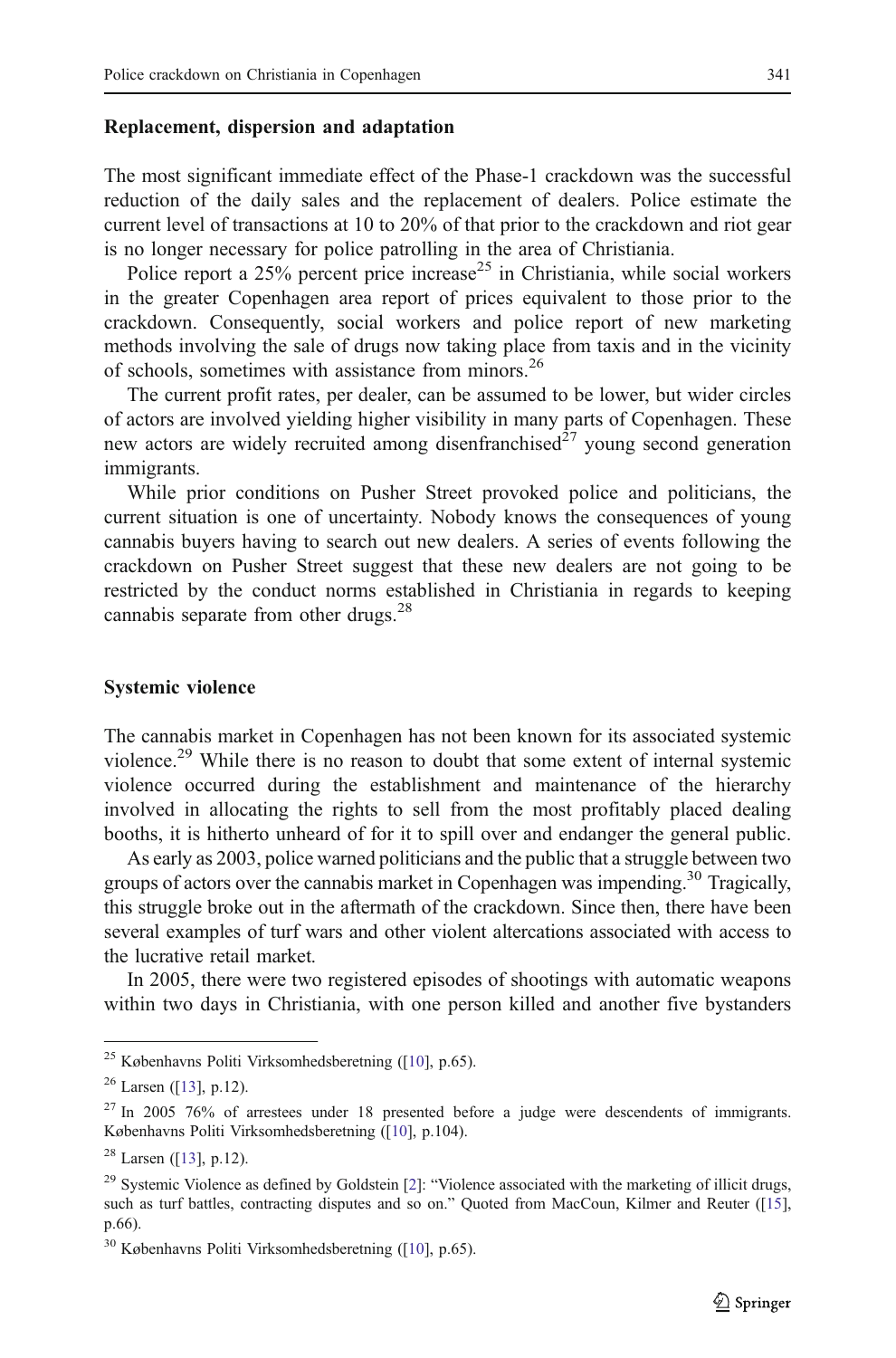injured from machine gunfire. Shortly thereafter, there was an episode of a brutal beating and subsequent death of a teenager trying to sell cannabis in the area.

Outside of Christiania, there have been at least six episodes in the first year and a half following the crackdown, which involved automatic weapons. The police have stated that these were struggles for market shares in the cannabis market. At least two more people were killed in these altercations.<sup>31</sup>

This development is consistent with the theory that enforcement in one geographical area will lead to violence in another area.<sup>32</sup>

Currently, these violent episodes seem to have stopped, indicating that a new balance of market shares and turf has been established.

Indirect costs

Returning to the initial claim put forth in the law from 2004, that the implementation can be handled within the regular police budgets. With this in mind it is beneficial to look at recent local crime statistics from a "criminal justice commons"<sup>33</sup> perspective, which considers restrictions on police resources and prioritisation between various forms of crime.

#### Crime rates

The local police station with jurisdictional responsibility for the area of Christiania has registered a 316% increase in solved crimes between 2004 and 2005 and a 28 fold increase from the level in 2003. This is a direct result of the focus on enforcing possession violations in Christiania. This focus is not cost neutral, seeing as how the remaining nine areas sorting under that police station have seen significant reductions in the amount of solved crimes across the board.<sup>34</sup>

Specifically, cases against minors in the area have been marked by an increase in petty drug crimes, as well as more charges of violence and weapons infractions. In the category of less serious crimes, the increase has been 116% between 2004 and 2005, with a simultaneous reduction of 18% in the number of charges for serious crimes (such as robberies, burglaries and car theft). $35$ 

It will be interesting to follow if this decreased deterrence regarding property crimes will result in an increase in property crime rates in the longer run; and, if so, develop a "virtuous cycle"<sup>36</sup> where police will need further funding to combat these other crimes.

 $31$  Møller ([\[16](#page-9-0)], p.18).

 $32$  Rasmussen and Benson ([\[17\]](#page-9-0), p.104).

 $33$  Rasmussen and Benson ([\[17\]](#page-9-0), p.191).

<sup>34</sup> Københavns Politi Virksomhedsberetning ([\[10](#page-8-0)], p.98).

<sup>35</sup> Københavns Politi Virksomhedsberetning ([\[10](#page-8-0)], p.101).

 $36$  Rasmussen and Benson ([\[18\]](#page-9-0), p.708).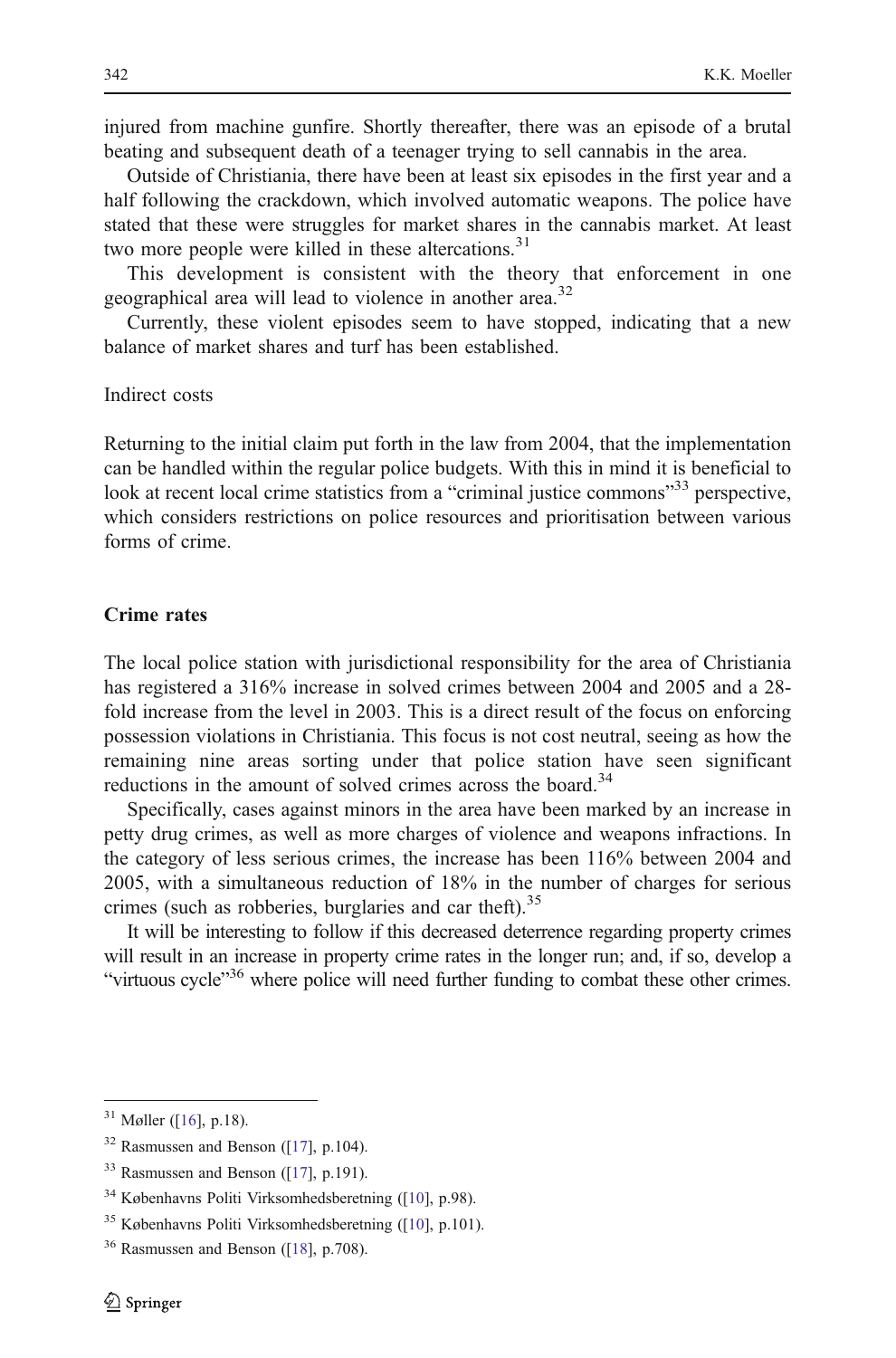#### Social costs

With the police's focus on enforcing possession violations as a means of deterrence from getting a criminal record, it is important to evaluate the total level of penalisation.<sup>37</sup> In Denmark, issues about criminal records have received a lot of attention in recent years. While there has been no formal scientific analysis of these issues conducted, the number of requests to police for copies of personal criminal records has increased steeply in the last 10 years.<sup>38</sup> This reflects the widespread focus from employers on hiring people without criminal records. In this light, the social cost of enforcing possession violations will be a marginalisation of cannabis users.

The ability of policing to reduce drug crime

The long-term ability of policing to reduce drug crime was not explicitly addressed in the law making process. The only policy goal that has been achieved is the reduced visibility and profitability of the existing market. Whether this is beneficial from a drug policy perspective is highly debateable, but apparently not a prerequisite for political action.

An important issue that was not addressed when starting the crackdown was the timeframe in which the police effort in Christiania had to be sustained to establish and uphold a zero tolerance zone. This lack of long-term planning bears unpleasant semblance for police to a former attempt at disrupting the cannabis market in Christiania. During 1989–1993, a crackdown on the retail-market was implemented and enforced as a police based initiative. Back then, the politicians abruptly stopped their support and called for an end to the crackdown. Subsequently, the police retreated and the market immediately regained its former capacity.<sup>39</sup>

The present absence of political initiatives or even debate regarding the future of policing practices in Christiania has resulted in mistrust towards the governing bodies among key senior police officers.

During the course of the first 2 years, there have been 12 "major confrontations" resulting in 114 injured officers<sup>40</sup> and 29 people have issued formal complaints against the police with the State Attorney alleging unjustified arrests and unnecessary use of force. Duty in Christiania is reportedly the most unpopular of all tasks among police, seeing as their presence is contested daily and the future of the crackdown is so uncertain. At first there was some internal criticism in the police,<sup>41</sup> which was quieted down, but recently the leader of the Police Union went public<sup>42</sup> with the frustrations stemming from the futility of the crackdown.

 $37$  Kilmer ([\[6](#page-8-0)], p.112).

<sup>38</sup> Unpublished figures from Rigspolitiet (National police).

<sup>39</sup> Scharling [[20\]](#page-9-0).

<sup>40</sup> Scharling [[20\]](#page-9-0).

 $41$  Hube [[3\]](#page-8-0).

<sup>42</sup> Jyllands Posten August 24 2007.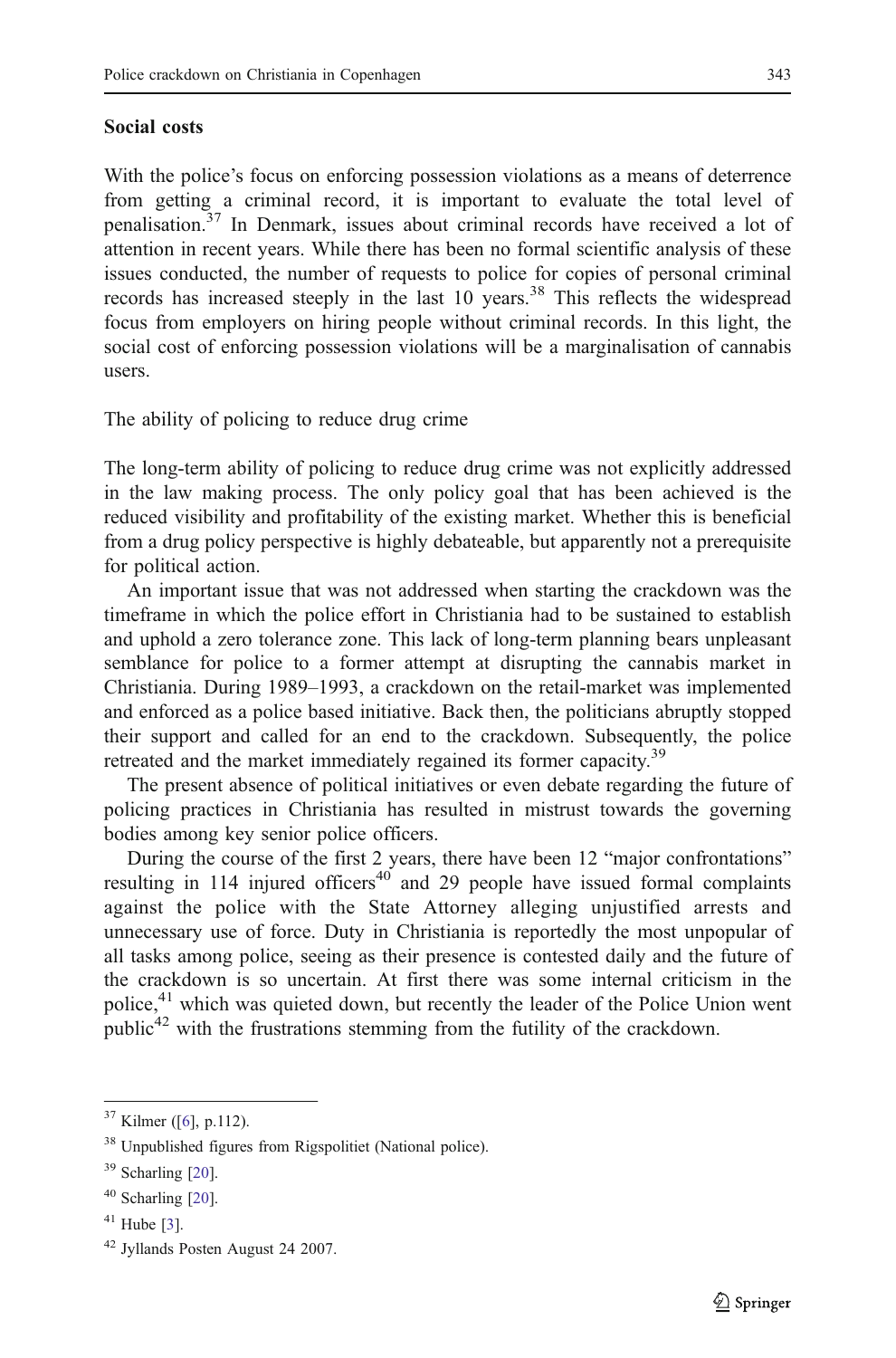<span id="page-8-0"></span>So far, the political constituency has not addressed these problems in a context of constrained enforcement capacity. Politicians are divided along usual lines; the most ardent supporters of the crackdown continue to insist on its success, while more sceptical voices support the Police Union in demanding a plan for the long term.

#### Conclusion

After the crackdown on Christiania's Pusher Street, the retail-market for cannabis in Copenhagen has undergone drastic changes. So far, no coherent political plan for confronting the new problems has been put forth. The remaining problems concerning replacement, adaptation, dispersion and systemic violence ought to be addressed directly; and, a discussion focusing on a reasonable assessment of the necessary resources to uphold a sustained police presence ought to be a matter receiving public scrutiny.

If this is not done, it remains problematic to identify positive outcomes accomplished by the crackdown. It is quite plausible that elements of the retailcannabis problem will have worsened seeing as how a new set of actors, more willing to use violence, have gained a foothold geographically, as well as, financially. In the sense that "criminal violence feeds on itself", <sup>43</sup> it can be expected that the situation will get worse before it gets any better.

#### References

- 1. Brå (2007). Narkotikadistributörer En studie av grossisterna, Rapport 2007: 7, Stockholm.
- 2. Goldstein, P. J. (1985). The drugs/violence nexus: A tripartite conceptual framework. Journal of Drug Issues, 39, 143–174.
- 3. Hube, P. (2005). Ude i hampen. Dansk Politi, 11, 2005.
- 4. Jepsen, J. (1995). Dansk narkopolitik og dansk narkoforskning i europæisk belysning. Rapport fra NSfK's 37 forskerseminar, Arild 18-21/5 1995, pp.183–192.
- 5. Jæger, B., Olsen, L., & Rieper, O. (1993). De offentlige myndigheder og Christiania. København: Amternes og kommunernes forskningsinstitut.
- 6. Kilmer, B. (2002). Do cannabis possession laws influence cannabis use? In I. Spruit (Ed.), Cannabis 2002 report: Technical report of the international scientific conference (pp. 119–141). Brussels: Ministry of Public Health of Belgium.
- 7. Kleiman, M. A. R. (1989). Marijuana—costs of abuse, costs of control. New York: Greenwood Press.
- 8. Kleiman, M. A. R. (1997). The Problem of Replacement and the Logic of Drug Law Enforcement. The FAS Drug Policy Analysis Bulletin, #3.
- 9. Krarup, O. (1977). Christianiadommen. København: Informations Forlag.
- 10. Københavns Politi (2005). Virksomhedsberetning. Københavns Politi.
- 11. Københavns Politi (2004). Generelrapport Christiania. Københavns Politi.
- 12. La Cour, Eichard og Hansen, Benny Ernst (2004). Vi er ikke enige I Christiania-artikel. Dansk Politi, 17.11.2004.
- 13. Larsen, O. M. (2006). "Pusherstreet over hele byen", Rus og afhængighed, Nr. 1. Oslo: Universitetsforlaget.
- 14. Laursen, L. (1996). Scandinavia's tug of war on drugs. In P. Hakkarainen, L. Laursen, & C. Tigerstedt (Eds.), Discussing drugs and control policy—comparative studies on four nordic countries. Helsinki: NAD Publication 31.

<sup>43</sup> Kleiman ([7], p.113).